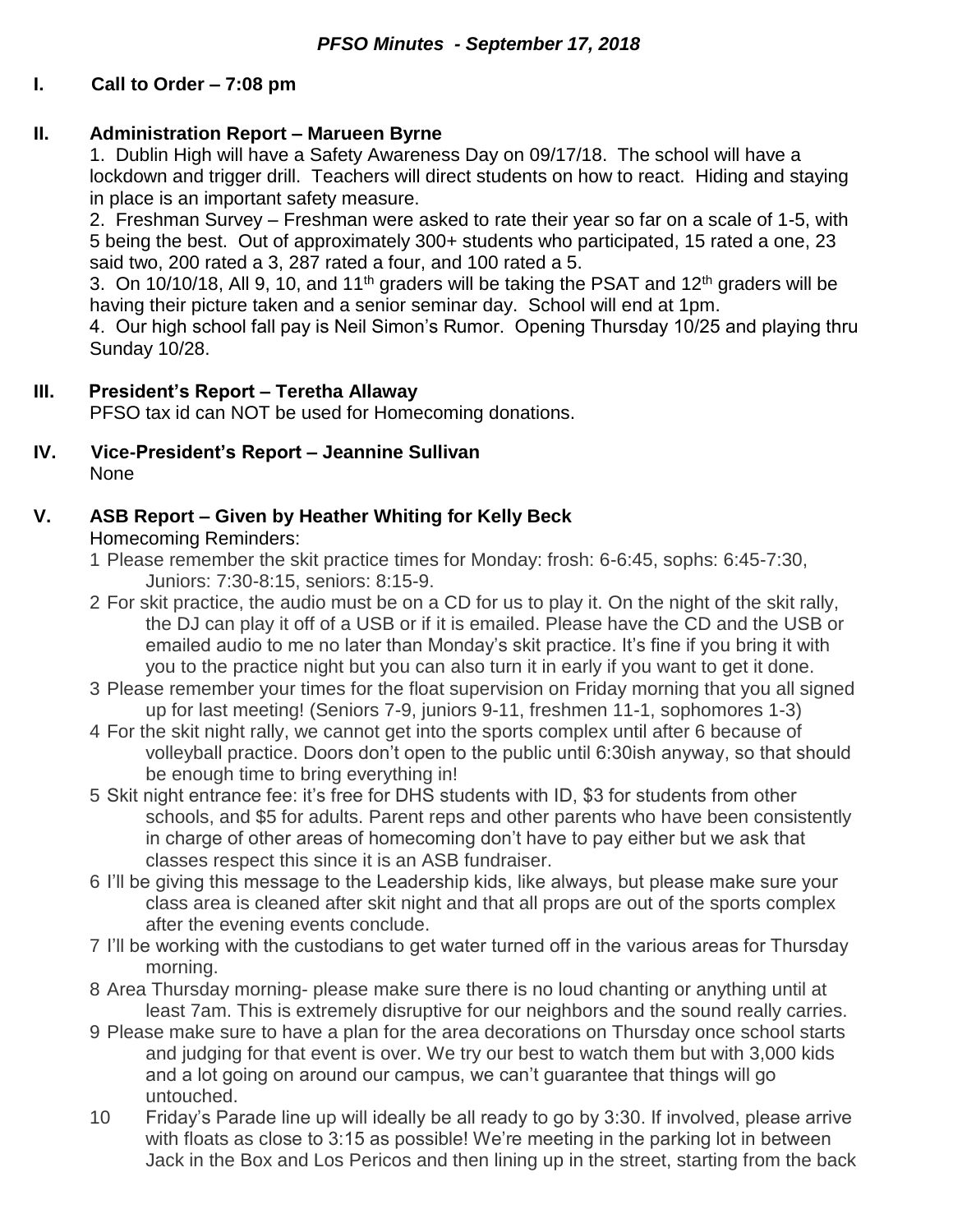of the parade order then lining up all the way to the front.

- 11 Friday carnival- if you want it, each class will have an opportunity to have a class table at the carnival. Please email me for details as there are limitations to what can be sold since this is largely a club fundraising event.
- 12 Friday football game- Homecoming results will be announced during halftime, right after the homecoming queen ceremony.
- 13 Clean up after game- some parents/students like to get started on float take down right after the homecoming results are announced. This can take place on the blacktop, in between the JV softball field and the portables. We will have two 20yard dumpsters that are specifically for homecoming stuff. Please don't put trash anywhere else!
- 14 Homecoming dance- the tradition of the senior class selling water will continue. Class of 2021 will also have the mustache mikes truck there.
- 15 Props for homecoming dance the officers will be deciding what props from each class float/area might be good to donate to leadership to help decorate for the dance. By now, you might have a good idea if you want to keep something for future use by the class. If you'd like props that we borrow for the dance to be saved, please let us know and it will be done. If you don't care about saving them, Leadership will toss them Sunday morning during clean up!
- 16 For your information: homecoming court nominations are Wednesday, results announced Thursday, elections Friday. All will be announced at the skit rally except for queen (halftime of FB game). Also, the homecoming judges are: Ron Rubio (Honorary Grand Marshall), Sara Hollison, Adair Spence, Karen Chamberlain, Patrick Kleinow.

# **VI. Secretary's Report – Irene Padnos & Kelly Timm**

**M091718-01** Approval of June minutes with corrections **M091718-02** Approval of August minutes with corrections

Irene requested that minutes be emailed to board prior to meetings so members can review before the meeting and we will not have to print copies for the meeting.

DUSD Superintendent's Meeting Info: Irene attended the September meeting and shared some of the highlights. All schools raised funds during the fall check in days. Discussed different ways to attract volunteers. Dublin & Dougherty Elementary schools have "rebranded" their PFC to make it more business friendly. Other schools are following. Starting to use more business technical terms when advertising for volunteers. For example, changed language from event chairperson to project manager or executive director. We need to speak the language of the modern working parent. Streamline wording, use bullet points, be more efficient. Using ICal or Google calendars thru the school with all the start times, dismissal times, holidays, etc., so parents can download to their calendar on their phone and computer. Discussed DPIE's success with summer programs and the elementary after school enrichment programs. DUSD has over 12,000 students and is still growing. Their website is continually being updated. There is a Quick Facts list on the DUSD website.

## **VII. Treasurer's Report/ Financial Update – Kaci Lopez**

1. A lot of the balance is from Senior registration and Senior payments will be paid out.

2. Concern of last month's budget was end of year profit and loss from last year was not given.

3. Reviewed last year's numbers and created a spreadsheet on actual numbers versus budget versus actual. We are in a deficit this year. Possibly we should do a special request to all parents. Communicate to parents what PFSO funds are used for, why we need the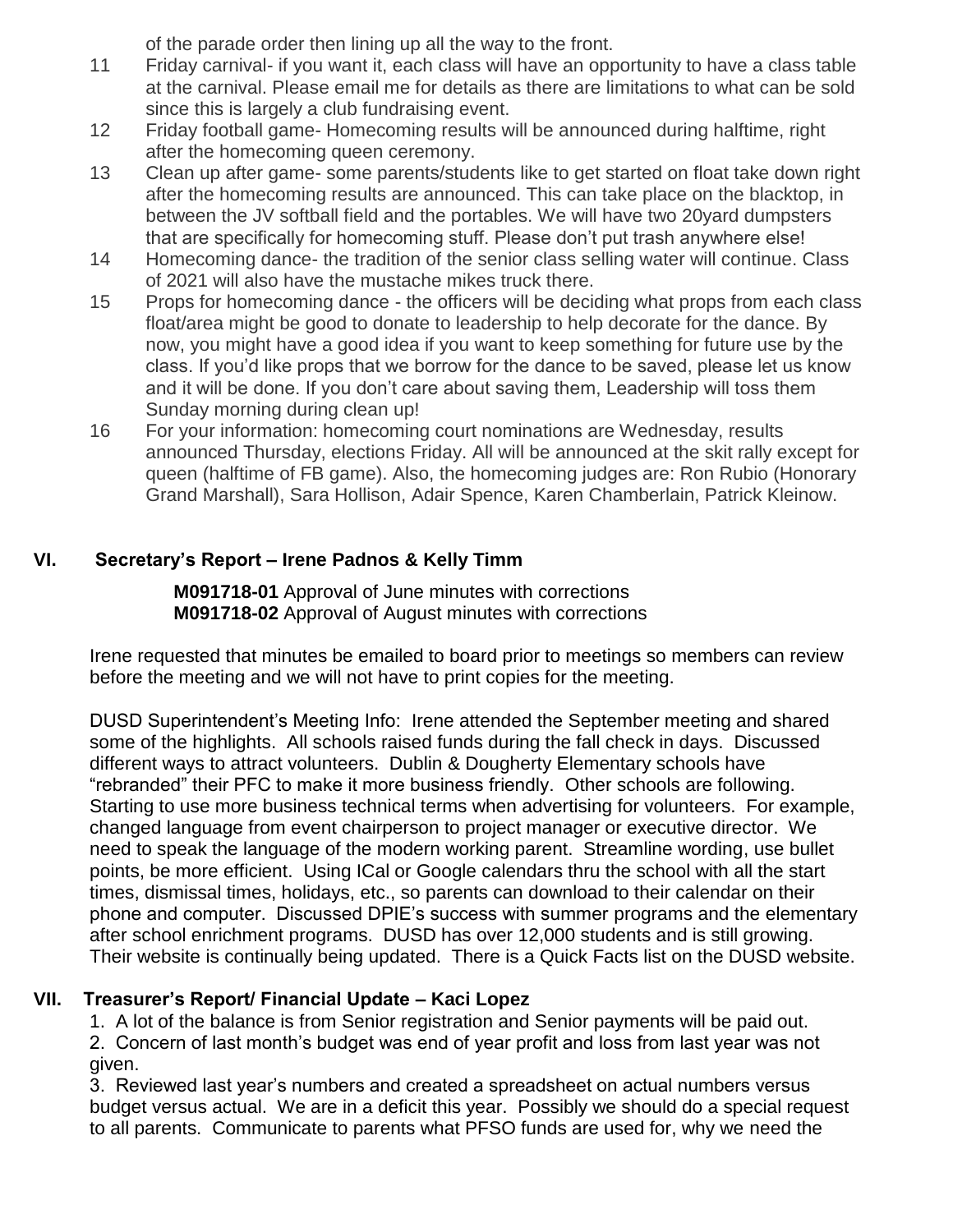donations and we need to get the word out. Focusing solely on PFSO donations. Kaci is researching details.

4. To prepare for next year, we should create a committee to work solely on Fall registration check in so we are prepared. We can "fund a need" and tell parents what we need up front and follow through – throughout the year. Publicize what PFSO does!

5. Some issues for asking for donations that we need to be aware of: Lots of upperclassmen students come alone and do not donate. Senior families can pay a lot during registration for the senior package, so funds are not always available to donate. Maybe request donation after registration but before the holidays. Cannot donate thru the school's on line store or ASB account because they cannot accept PFSO funds. We need a better location for our PFSO table for donations and also to obtain email addresses.

6. Marketing our PFSO activities are very important. We need to figure out how the donations are relative to our children.

7. Include Amazon Smiles info and company matching information.

8. Moving forward we will have a PFSO donation table at the home football games. We will use the pie chart Jeannine created. We will have a square available with documentation on what PFSO does. Seniors will add two additional parent volunteers at the PFSO table asking for donations. Kaci will have the squares available. Jeannine will print the PFSO handouts and enlarge and print the pie chart she created. Shana will get the PFSO banner from Jenna in Student Activities. In addition to the PFSO table at football games, we will create a write up for the newsletter and will include Amazon Smiles and company matching information, link. Jeannine will forward links. Communications will send out a separate email. 9. Some fundraising thoughts: Can we have a bingo program at a local bingo hall? Groups can work the nights, host, etc. Band Boosters does a bingo night here at DHS. Ruth has details for the bingo fundraiser and is a lead at the Livermore bingo hall. Bankhead theatre in Livermore hosts fundraisers also.

### **VIII. Funding Requests**

None

## **IX. Class Reports**

- A. **Class of 2019:** Selling waters at Homecoming dance. Preparing for Homecoming. Senior spirit wear all coming in. Need to bundle and distribute. Figuring out details. Need lots of Grad Nite volunteers.
- B. **Class of 2020:** Requested a list from Seniors on what Junior parents need to provide. Baccalaureate refreshments, selling graduation leis, Grad Nite volunteer sign ups. Sophomores will sell waters at Graduation and donate waters for Senior Awards. At the Homecoming carnival, they are selling light up bracelets and working on a fruit fundraiser. Also selling beanies and movie tickets. Homecoming preparation is going really well. Small number of kids helping, but they are working well. Homecoming t-shirt sales are low.
- C. **Class of 2021:** Photography fundraiser going on right now. Parent photographer, Noi Gomez, will be selling mini photo sessions for \$200. These sessions can be used for family holiday cards. Class gets 50% of sales. Homecoming is going well and is on schedule. Homecoming t-shirt sales going slowly. Can we figure out how to venom? We need to move along with digital times. Laurel will take this up with Jenna in Student Activities.
- D. **Class of 2022:** Lots of Homecoming preparations going on. Float is going well and the ski is on its way. T-shirt sales were good. Need a Freshman orientation for Class Parents, Teacher Reps and student Officers.